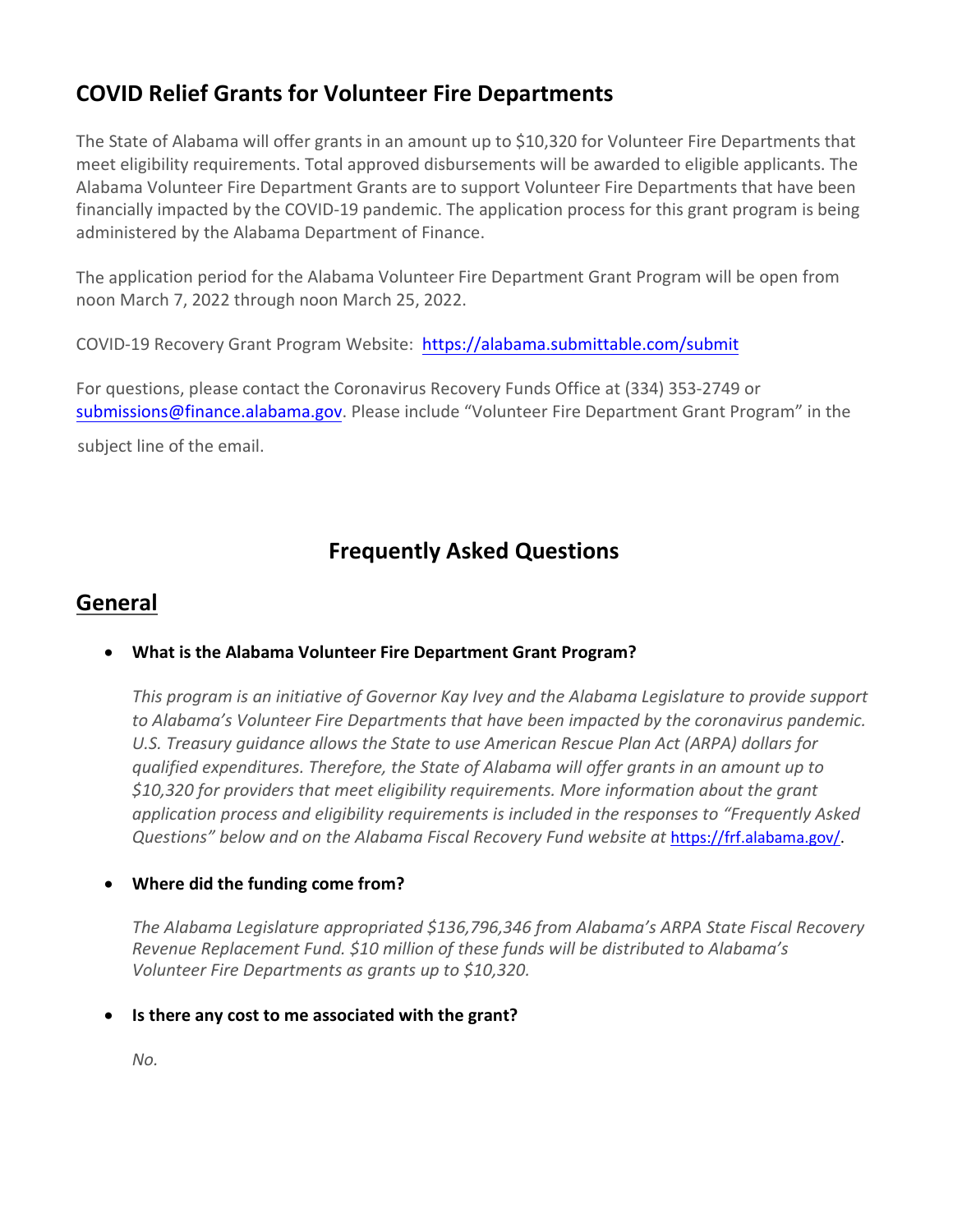### • **What is the timeline of the application?**

*Monday, March 7, 2022 – Friday, March 25, 2022*

*Starting at noon on March 7, 2022, Volunteer Fire Departments may submit an application through the Department of Finance's Submittable Online Portal. The application period closes at noon on Friday, March 25, 2022.*

*Please note that, if your VFD participated in any Alabama CARES Act Coronavirus Relief Fund programs, you will be able to use those credentials to log into the VFD portal.*

### • **What is the deadline to complete the application?**

*On Friday, March 25, 2022 at noon.*

### • **How many providers will receive the funds?**

*Grants will be awarded to a predetermined list of eligible Volunteer Fire Departments across the State of Alabama.* 

### • **What type of Expenses are not permissible uses of this grant award?**

*This grant award is to be utilized to support the provision of police, fire, and public safety services. The Funds may not be used for the following*:

- *To offset a reduction in net tax revenue;*
- *For deposit into pension funds;*
- *For debt service or replenishing financial reserves;*
- *For satisfaction of settlements or judgments;*
- *Or, any project or use that conflicts or contravenes the purpose of the American Rescue Plan Act*

### • **How will I be notified about the status of my application?**

*To find out the status of your application, please log into your* [online portal](https://alabama.submittable.com/submit)*.*

### • **Is there a way for me to know that my application was successfully submitted?**

*You will receive an email confirmation letting you know your application has been submitted. You may also log into your* [online portal](https://alabama.submittable.com/submit)*.*

• **Who can I contact to follow up with my application?**

*Please log into your* [online portal](https://alabama.submittable.com/submit) *to find the status of your application.*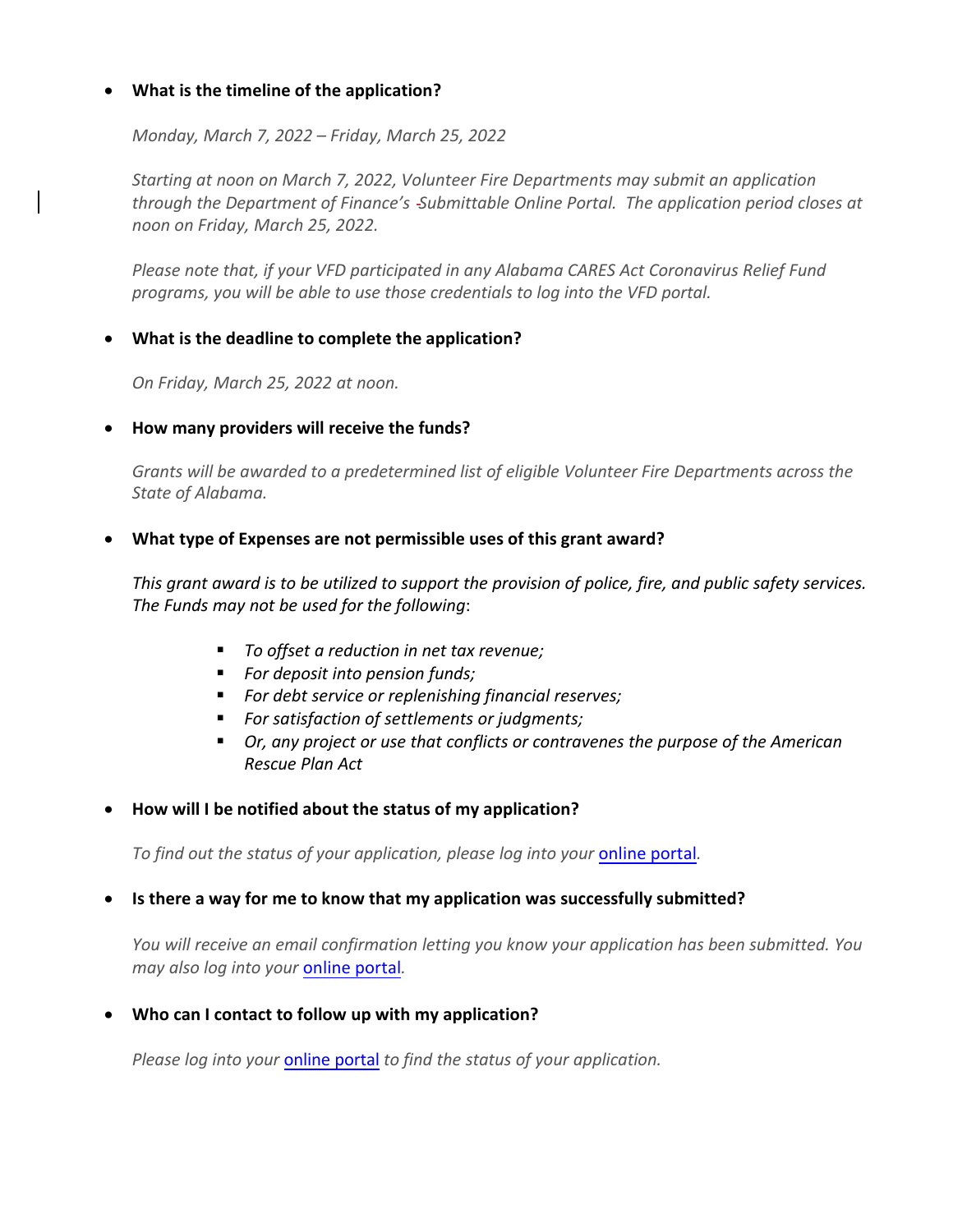## **Eligibility**

### • **Are there eligibility requirements?**

*Yes, the Volunteer Fire Department must verify that it was operational as of March 11, 2021 and continues to be operational as of the date of the application.*

• **Are Volunteer Fire Departments that are located out of the State of Alabama eligible to apply?**

*No.*

• *Can I apply more than once for the same Volunteer Fire Department location?* 

*No. Each VFD can only apply for and receive one grant award through this program.* 

# **Application Process**

• **What information do I need to have to complete my application?**

*You will need contact information for the Volunteer Fire Department, including the VFD's EIN, copy of an updated W-9, a copy of a voided check or bank memo, and any other supporting documentation that may be deemed necessary for award.*

• **Will I have the option to save my application to make any changes and submit later or will I be required to complete the application in one setting?**

*You may save your application and come back to it at a later date (prior to application deadline) using your online portal credentials.*

• **Can the application be changed after it has been submitted?**

*No. Once the application has been submitted, you will not be able to make any changes.*

## • **Can I resubmit my application if I fail to submit supporting documentation with my application?**

*Only one application per VFD will be accepted. If you omit information, your VFD may be contacted as the application is processed and allowed to submit supporting documentation as required for the program.*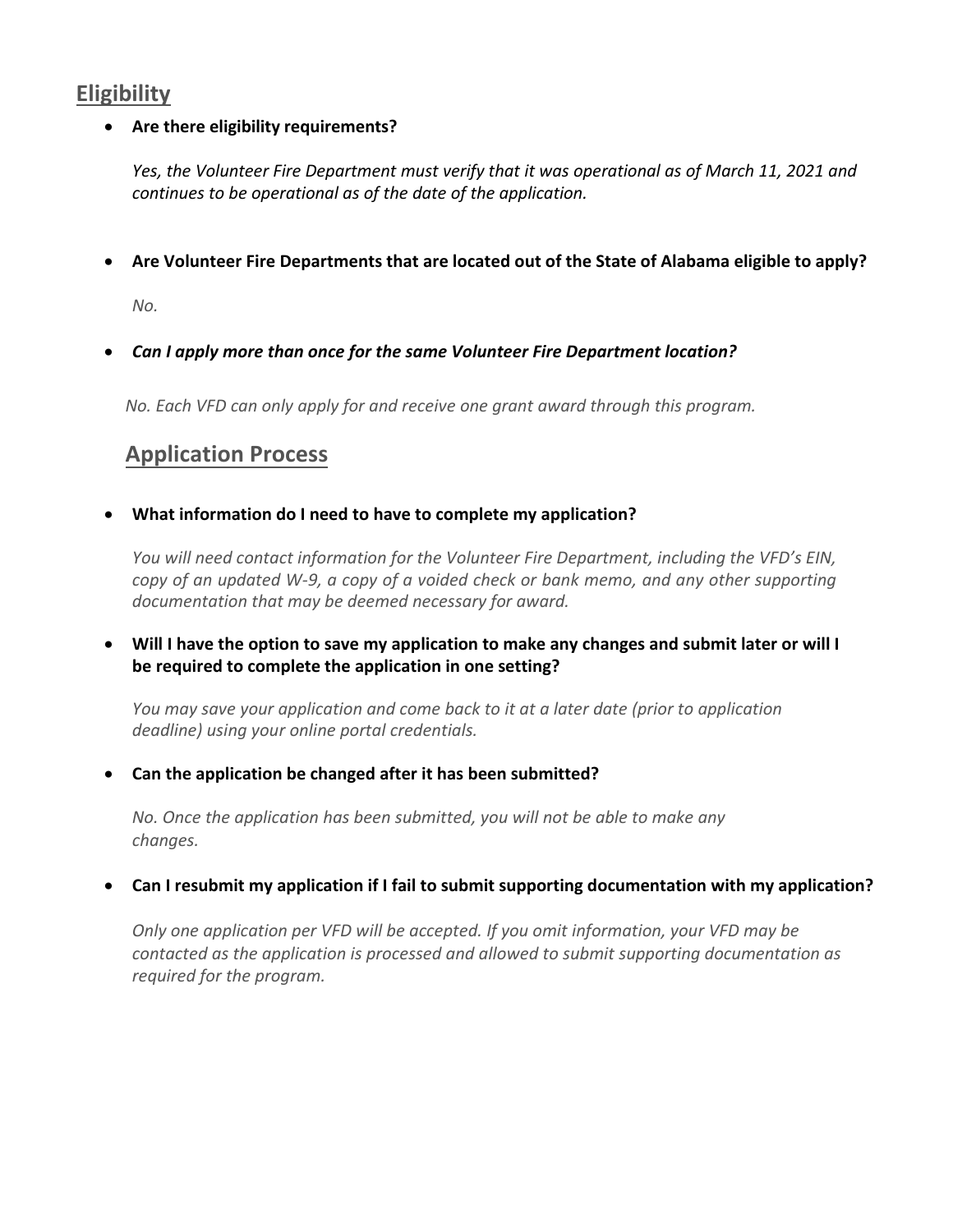### • **Can I [submit my application via regular](http://crf.alabama.gov/default.aspx) mail or email?**

*No. Currently, the program is only accepting applications through Submittable Online Portal.*

## • **If I received notice that my application needs more information, how long do I have to correct it?**

*Once correspondence is sent to correct an application for more information, the form will be open for edit and the applicant has 48 hours to complete the required updates. If the application has not been updated at that time, the application will be reviewed as is and may not be eligible for payment.*

## **Payment Information**

• **How will I receive my funds (by check or direct deposit)?**

*Grant funds will be disbursed by direct deposit using the bank information provided [on the](https://alabama.submittable.com/submit) application. To help ensure that payments are properly distributed, bank information submitted with an application will be subject to review prior to the distribution of funds. To avoid delays in the disbursement of grant funds, applicants must provide bank account information for a depository account with a valid bank routing number. Please verify with your bank that this information is correct before submitting the application. We will not accept banking information for a prepaid debit card or similar payment medium. (Please note, although these verification measures may slow down the disbursement of grant funds, they are necessary to ensure that your organization is the one receiving any grant funds awarded and that an application has not been submitted on your behalf without your knowledge.) If the bank information provided with the application has previously been designated as fraudulent, the grant application will be denied.*

### • **Will these funds be issued to me as a loan or a grant?**

*A grant.*

### • **Do I have to repay these funds?**

*No, unless it is determined the information contained within the application was false, fraudulent, or materially misleading or if it is determined that the funds were utilized for an impermissible use.*

### • **How much can I apply for?**

*Each eligible volunteer fire department may apply for a grant award of up to \$10,320.*

### • **Do I need to document or report how I use the funds I receive?**

*Yes, you should document the use of the grant funds and retain that documentation for the purpose of possible future federal, state, or other audits.*